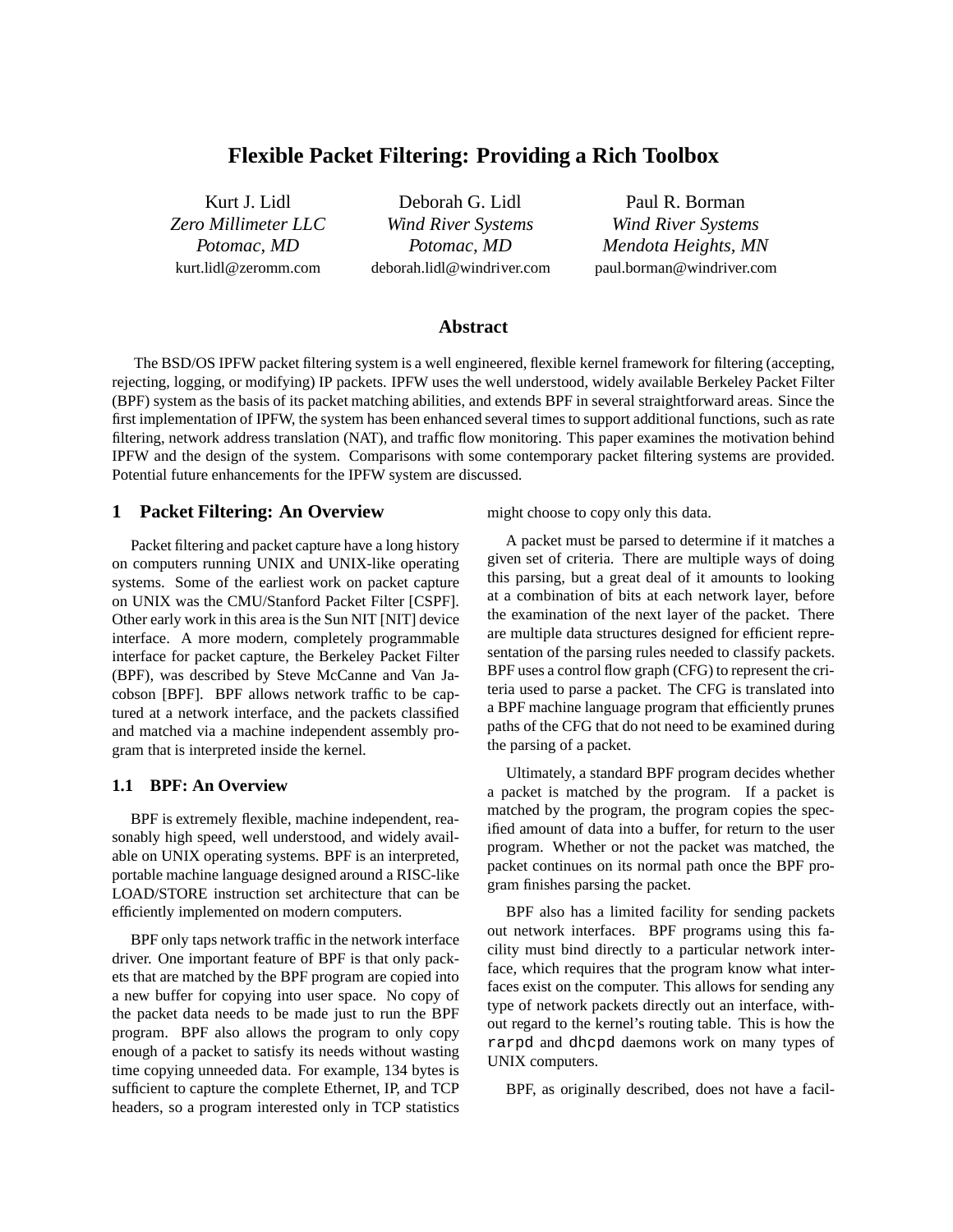ity for rejecting packets that have been received. BPF, although described as a *filter*, can match packets, copy them into other memory, and send packets, but it cannot drop or reject them.

# **2 Motivation**

The need for a powerful and flexible packet matching and filtering language had been evident for a long time. The basic ideas for the BSD/OS IPFW system were the result of several years of thought about what features and functions a packet filtering system must provide. Having highly flexible packet filtering for an end system would be mandatory, and that same filtering system should be applicable for filtering traffic that was being forwarded through a computer.

The immediate need for a flexible packet filtering framework came from a desire to run an IRC client in a rigidly controlled environment. This environment consisted of a daemon that could be run in a chroot'd directory structure, as well as a highly restrictive set of packet filters. These filters could not just prevent unwanted inbound packets, but perhaps more importantly, could also discard unwanted outbound packets. The BSD/OS IPFW system was thus originally intended to filter both the inbound and outbound traffic for a particular host.

Many of the most popular contemporary packet filtering systems of the initial design era (circa 1995) were incapable of filtering packets destined for the local computer or originating from the local computer. The available filtering systems concentrated on filtering traffic that was being forwarded through the computer. Other major problems with the existing packet filtering systems were the inability to do significant stateful packet forwarding and unacceptably low performance [screend]. screend does keep track of IP fragments, which is a limited form of stateful packet filtering.

Further motivation for a flexible packet filtering system was the lack of any other standard packet filtering in the stock BSD/OS system of that era. There was customer demand for a bundled packet filtering system, which was not fully met by the other widely available packet filtering systems [ipfilter]. screend, the most widely available contemporary packet filtering system, provided many good lessons in packet filtering technology. The BSD/OS IPFW system was designed with the lessons learned from screend in mind.

A consideration for the implementation of a new, flexible packet filtering framework was the realization that as the Internet grew, the number of attacks from other locations on the Internet would also grow. Having a powerful matching language tied to the filtering capabilities would allow for a single BSD/OS computer acting as a router to protect any other computers behind the filter.

# **3 Need for Flexibility**

An early design decision for IPFW was that the system should present as flexible a matching and filtering framework as possible. As few filtering rules as possible should be directly embedded in the kernel. As much as possible, filtering configuration and policy should be installed into the kernel at runtime, rather than compiled into the system. This decision has reaped many benefits during the lifetime of this system. Because IPFW is extremely flexible, it has been applied to many problems that were not in mind at the time it was designed. To borrow Robert Scheifler's quote about the X Window System Protocol, IPFW is "intended to provide mechanism, not policy." [RFC1013]

## **4 Other Packet Filters**

As was noted earlier, there were several other packet filtering technologies when IPFW was first envisioned. In the years since, other filtering technologies have been developed, some specific to a particular operating system and others available on a variety of platforms. A comparative analysis with these other packet filters allows one to more fully appreciate the flexibility of IPFW.

One of the most important differences between IPFW and these other filtering systems is that IPFW actually downloads complete programs to be evaluated against the packets. The other filtering systems are all rulesbased. By evaluating an arbitrary program, an entirely new methodology of packet filtering can be installed without rebooting the system. In a rules based system, any new type of rules requires code changes to the filtering system, as well as a reboot to make it active. Dynamic loadable kernel modules can approximate the program download facility as modules could be replaced with new filtering rule capabilities without requiring a system reboot.

## **4.1 Darren Reed's ipfilter**

The ipfilter package is available on many versions of many UNIX-like operating systems, from BSD/OS to older systems such as IRIX to small-footprint systems like QNX to frequently updated systems like FreeBSD. It supports packet filtering, provides a Network Address Translation (NAT) implementation, and can perform stateful packet filtering via an internal state table. Like the other examined packet filters, ipfilter is a rules based system. It can log packet contents to the pseudodevice "ipl." [ipfilter] [ipfilterhowto]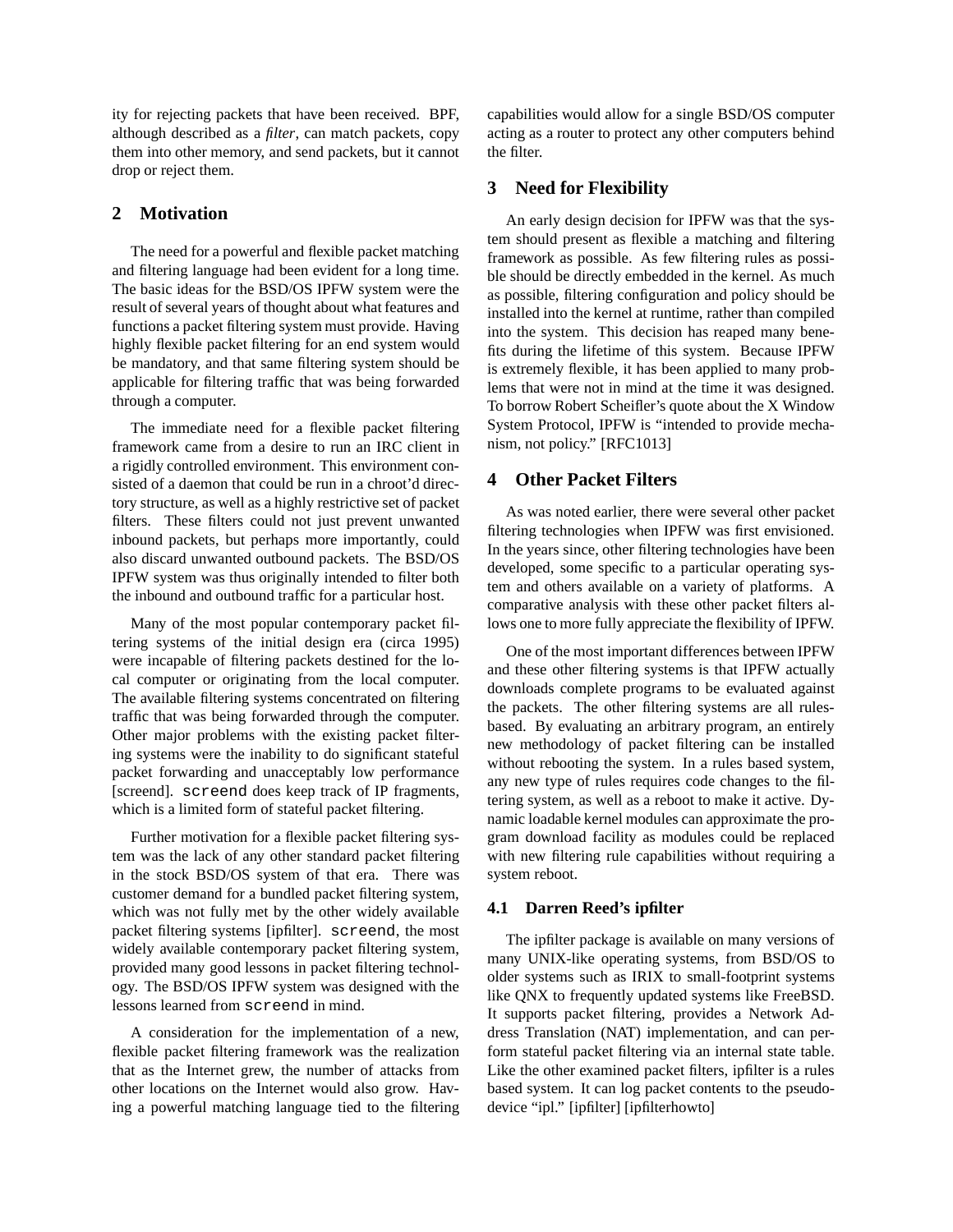#### **4.2 FreeBSD's ipfirewall System**

FreeBSD provides a packet filtering interface, known as ipfirewall. This system is often referred to as ipfw, which is the name of the management command.<sup>1</sup> This is a rules based packet filtering mechanism, which is manipulated internally by socket options. There is an additional kernel option (IPDIVERT) to add kernel divert sockets, which can intercept all traffic destined for a particular port, regardless of the destination IP address inside the packet. The divert socket can intercept either incoming or outgoing packets. Incoming packets can be diverted after reception on an interface or before nexthop routing. [FreeBSD]

### **4.3 Linux 2.2: ipchains**

The Linux ipchains implementation provides three different services: packet filtering, NAT (called masquerading), and transparent proxying. The packet filtering capabilities are based on having "chains" of rules, which are loaded at three different filtering locations: input, forward and output. Each "chain" location can have multiple rules appended, inserted or deleted from that location. The rules are relatively simple and allow for chaining to another named rule if a particular criteria is matched. Arbitrary data inspection of packets is not permitted. [ipchains]

#### **4.4 Linux 2.4: iptables**

The Linux iptables implementation (sometimes referred to as "netfilter") is a complete rewrite and extension of the ipchains filtering system. Substantial cleanup and fixing of multiple idiosyncrasies in handling how packets destined for the local computer are processed have been made. Support for stateful packet filtering has also been added to the system. The command line syntax for specifying packet headers for each rule has been changed since the ipchains release. A QUEUE disposition for a packet has been added, which specifies that the packet will be transferred to a user process for additional processing, using an experimental kernel module, ip queue. [iptables]

# **4.5 OpenBSD's "pf" System**

OpenBSD 3.0 includes pf, a packet filter pseudodevice. As a rules-based filter, users are restricted to the available set of rules included with pf. Manipulation of the pf pseudo-device is managed through the pfctl command. Internally, the system is controlled by ioctl calls to the pf device. Rules can be applied on an *in* or *out* basis, and can be tied to a specific interface as well. As a very new packet filtering mechanism (it was written from scratch, starting in June 2001) it does not have an established track record, and is still undergoing change. [OpenBSD]

#### **4.6 TIS Firewall Toolkit**

The TIS Firewall Toolkit (fwtk) and other proxy firewalls not only examine the source and destination of packets, but also the protocol being sent. New application proxies that understand the protocol must be written for each new type of service. While this approach does allow for additional levels of security as the proxy can watch for attack methods that exploit a particular protocol, it requires a much deeper understanding of each new protocol before filtering that type of traffic. [fwtk]

#### **5 Design Elements**

Several elements of the overall design and implementation of the BSD/OS IPFW system are worth a detailed examination. Some of the more interesting design choices are discussed below.

### **5.1 BPF Packet Matching Technology**

Because of the many fine matching properties of BPF system, as noted in Section 1, it was selected as the core technology for packet matching and classification in the BSD/OS IPFW system.

#### **5.2 Download Filter Programs into Kernel**

The concept of downloading filters into the kernel was not a novel idea. The IPFW author was familiar with a few obscure packet filter technologies that had the filter coded directly into the network stack.<sup>2</sup> While highly inflexible in operation, this type of filter system did make an attacker work harder when attempting to subvert or weaken an installed filter. The marginal security benefit of a filter compiled into the kernel was dwarfed by the numerous advantages of a downloadable packet filter. Early versions of IPFW had the ability to both password protect filters as well as make downloaded filters immutable. Both of these features were eventually dropped as the additional security provided only came into effect once the computer running the filter was compromised. Once the computer has been compromised to that extent, the added security was not considered to be valuable enough to warrant the costs of maintaining the implementation.

### **5.3 IPFW Kernel Socket**

Prudent reuse of kernel facilities is always a goal when designing a new subsystem for the UNIX kernel. The BSD/OS IPFW system needed a method for transmitting data about packets and filter programs from the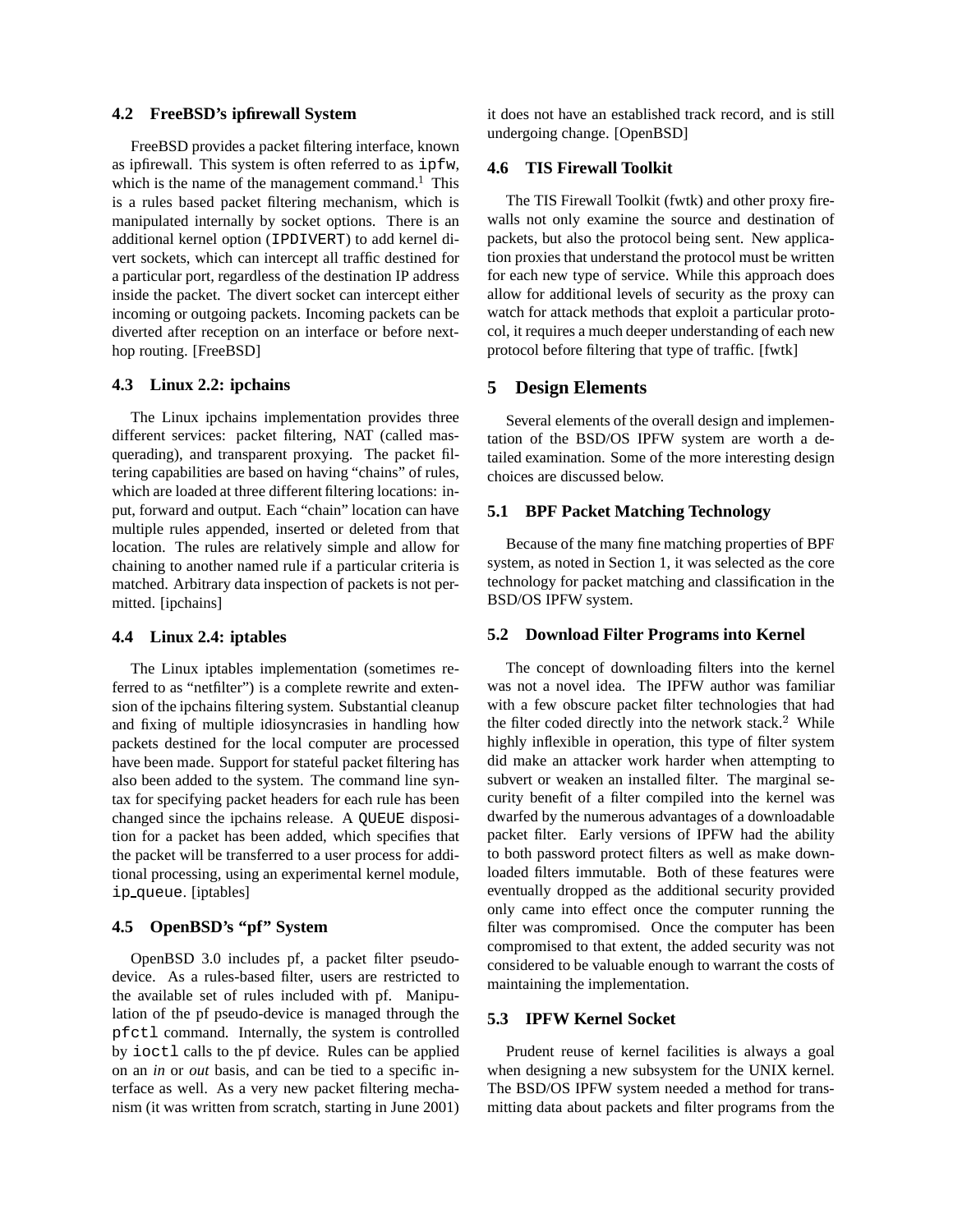kernel to programs running in userspace. In some other historic packet filters, this would have been done via the ioctl system call, which requires some artificial file to open. Adding a new system call for this purpose might be justified, but every new system call is generally viewed with suspicion.

Instead of adding a new system call, a new instantiation of a kernel socket was made. A new pseudo-IP protocol was defined, which is accessed via a raw internet domain socket. Because sockets were defined to provide an efficient mechanism of moving streams or packets of data to and from the kernel, they are appropriate for the task of moving data about packet filtering to a user application. In the case of the IPFW socket, the data is always generated by the kernel.

The raw IPFW socket provides important functionality in a standard interface with which programmers are familiar. The socket interface also provides for zero (or many) readers of the data. An IPFW filter can send packets or data about packets it has matched back to a userspace program, regardless of the final disposition of the packet. The userspace program may then log the packet, or it might further process a rejected packet, including re-insertion of a possibly modified packet back into the network via a raw IP socket.

High precision timestamps, in the form of a timespec structure, are available on packets read from the kernel socket, if the user has requested them. This timestamp is added during the logging operation, so the user application does not have to worry about getting an accurate timestamp when it reads the packets from the socket.

IPFW uses the sysctl system call to pass information about filter programs back and forth between the kernel and userspace programs. sysctl is used to copy the filter programs into the kernel as they are installed. It is also used for gathering statistics about the IPFW filters installed on the computer. The sysctl interface is another example of a flexible programming paradigm. It provided a natural expression of hierarchy that was easily expandable, did not require artificial files to open and reused an existing kernel interface.

### **5.4 Multiple Filtering Points**

One of the unique features of the BSD/OS IPFW system at the time it was designed was the inclusion of multiple filtering points in the kernel. The original BPF system only allowed for tapping of packet traffic at each physical interface. The BSD/OS IPFW system provides five logical points where filters may be installed in the kernel.

Table 1 lists each filtering location in the kernel. Each

| Location   | Modify? | <b>Default Action</b> |
|------------|---------|-----------------------|
| pre-input  | yes     | accept                |
| input      | no      | reject                |
| forward    | yes     | reject                |
| pre-output | yes     | accept                |
| output     | no      | reject                |

Table 1: IPFW Filtering Locations

filtering location has an associated default action. When a filtering location has at least one filter installed, if no explicit disposition for a packet is provided by the filter, the default action will be applied to the packet. The passage of packets through the various filtering locations is described in detail in Section 6 of this paper.

#### **5.5 Stackable Filters**

Each filtering point in the kernel is actually the attachment point for a stack of filter programs. Filter programs can easily be pushed onto the stack, popped off the stack, or inserted into the middle of the stack for each filtering point. Individual filters each have a priority (a signed 32 bit number) that determines where the in the stack the filter is actually placed. Multiple filters installed at the same priority, at the same filtering location, operate as a traditional stack.

Filters may also have a symbolic tag to aid in their identification, replacement, or deletion.

## **5.6 Flexibility of Actions**

After classifying a packet according to whatever rules are in place, a packet filtering system has to perform an operation on the packet. A simple packet filtering system has just two operations, "accept" and "reject." The BSD/OS IPFW system has three additional operations. The log action takes a specified amount of the packet and copies it to the IPFW kernel socket. The call action allows the current packet to be passed to a different named filter for further processing. The next action calls the next filter in the stack of filters installed at the current filter location. In addition, the BSD/OS IPFW system allows packets to be modified explicitly by the filter program, or as the consequence of calling another filter program. The classic "accept" and "reject" actions have been extended so they can also optionally log the packet to the kernel socket.

### **5.7 Filter Pool**

In addition to the explicit filtering points in the kernel a pool of filter programs can be installed into the ker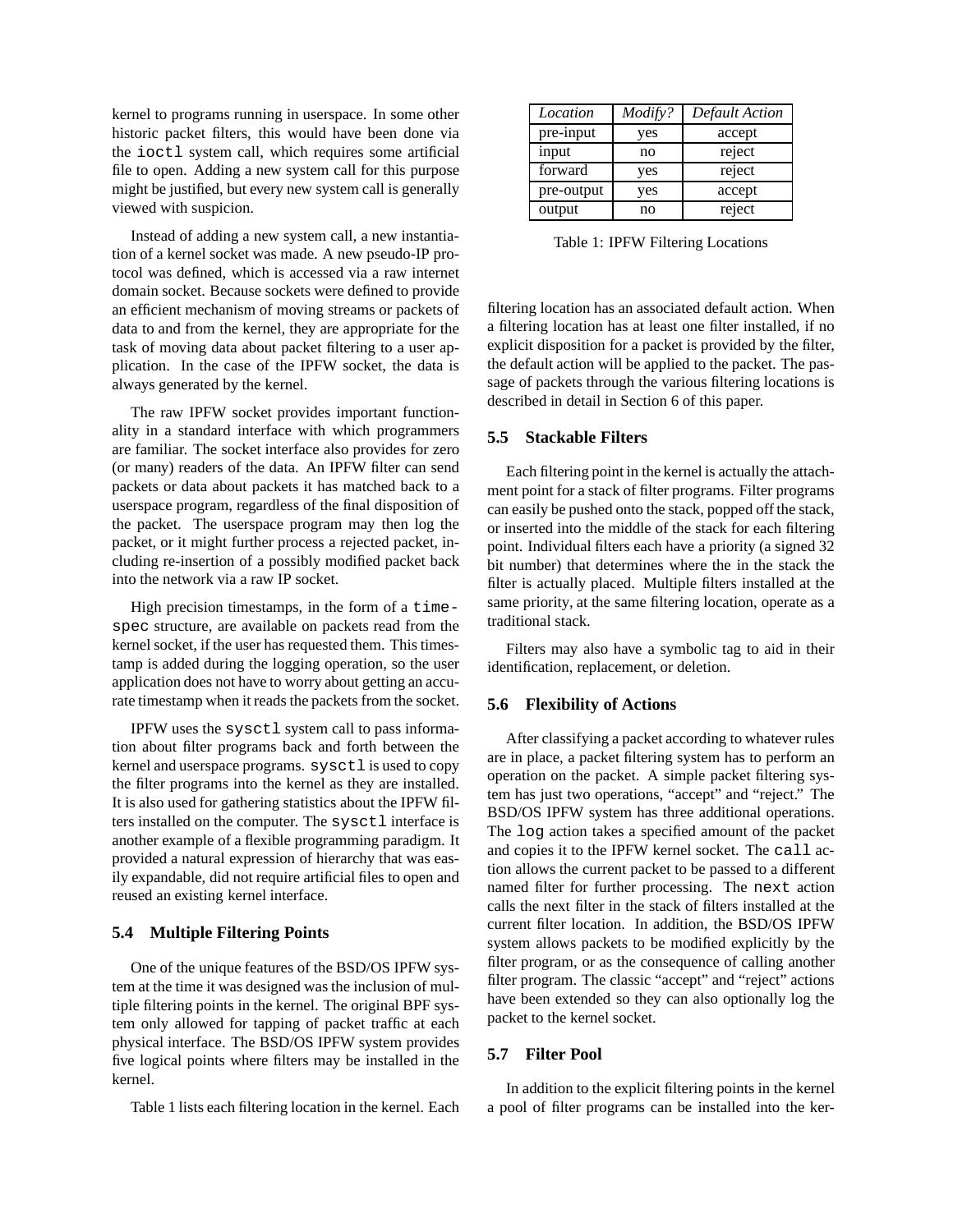nel, not associated with a particular filtering point. This allows common filter programs to be installed into the filter pool and then be referenced from any of the other filters installed in the running system. Currently only BPF based filters have the ability to call a filter from the pool. The filter called may delete the packet or return a value associated with the packet. Typically this value is boolean. The called filter might also be used to record some state that can later be accessed.

Unlike BPF programs, it is possible to create an infinite loop of called filters. There is no loop detection in the filter software, which could be considered a flaw. Users of the IPFW system are obligated to understand the interactions between all their filter programs.

#### **5.8 Circuit Cache**

Although BPF filters themselves are stateless, by using custom coded filters, such as the circuit cache, the filters can access saved state about a connection. The circuit cache provides the system with two features. The first is the ability of a BPF program to request the circuit described by a packet be added to the cache. A circuit is defined as the combination of the source and destination addresses, along with the source and destination ports for the upper level protocol, if relevant. The second is the ability to pass a packet to the cache for it to determine if that session has been seen before. For example, TCP packets can be divided into "Initial SYN" packets and "Established" packets. Initial SYN packets are subject to potentially complicated rules to determine if the session should be allowed. If the packet is to be accepted, it is passed to the circuit cache asking for an entry to be added for its circuit. Any Established packet is simply passed to the circuit cache for query. If the packet does not match an existing session, it is rejected. The circuit cache understands the TCP protocol and when caching TCP circuits it can optionally monitor FIN and RST packets and automatically terminate a circuit when the TCP session is shut down. Circuits may also automatically be timed out to reclaim kernel resources after a configuration period of inactivity.

### **5.9 Custom Coded Filters**

While BPF-based filters are the most flexible and commonly used filters within the BSD/OS IPFW system, they are not the only method of defining a filter. There are a variety of custom coded filters available. Custom coded filters are C modules that are compiled into the kernel. These typically provide a very rigid set of filtering capabilities. Some non-BPF filters included with IPFW can be used to write traditional, rules based filters. These non-BPF filters may not be able to make



Figure 1: IPFW Filtering Locations

use of the advanced features of IPFW due to limitations in their design. Several examples of custom coded filters are described in Section 10 of this paper.

#### **5.10 Transparent Proxying**

IPFW's ability to force any packet to be delivered to the local computer allows for the creation of transparent proxies for multiple services. An additional small change to the TCP stack in BSD/OS complements this ability. The SO BINDANY socket option allows a program to listen on a particular port, and bind to whatever IP address for which the connection request was originally intended. This happens regardless of whether the IP address is bound to one of the computer's interfaces. This support makes writing transparent proxies straightforward.

# **6 How it Works**

IPFW operates on Internet Protocol (IP) packets that are received or sent by the computer running IPFW. In general there are three types of packets: packets that were sent to the computer, packets that were generated by the computer, and packets for which the computer is acting as a forwarder.

When a packet arrives on the computer (the packet is either sent to this computer or this computer is forwarding the packet), the network driver copies that packet into an mbuf. If the packet is an IP packet, it is placed on a queue of IP packets to be processed by the kernel. The interface on which the packet arrived is also recorded in the mbuf and can be retrieved by any called IPFW filter.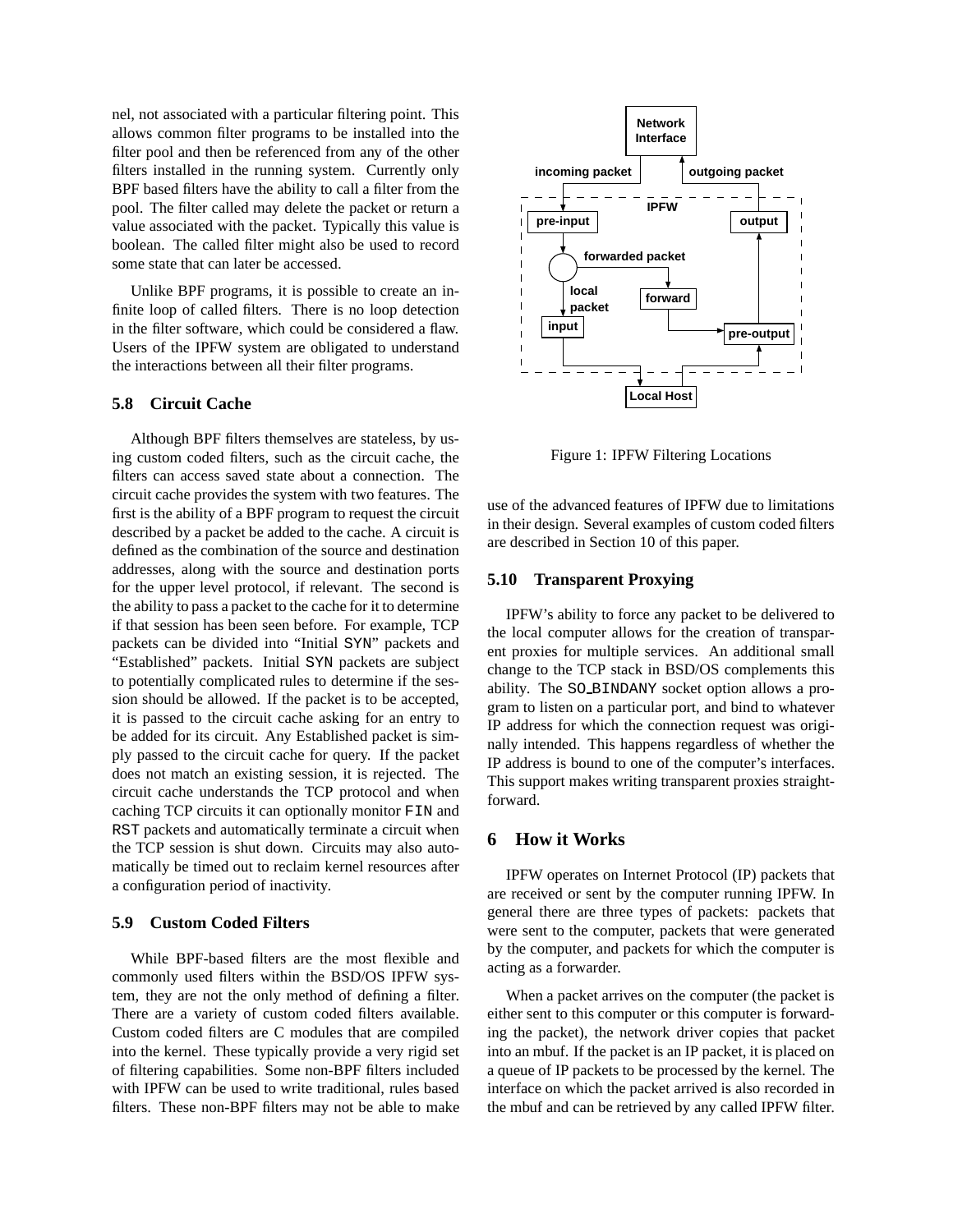The ip input() routine in the kernel then dequeues the packet, performs sanity checks on the packet and determines the destination for the packet. If the destination is the local computer, the kernel will perform packet reassembly. IP packets may be broken into smaller packets (fragmented) if a network element in the path between the source and destination is not able to handle the entire packet as a single datagram. Finally, once the packet is complete, the kernel will queue the packet on the correct IP protocol queue (such as TCP or UDP). Packets that are to be forwarded are not re-assembled. These packets are sent on to ip forward() and eventually on to ip output() for transmission to the destination.

When IPFW is used, ip\_input() will call the preinput filter chain, if present, just after performing basic sanity checks. This filtering is performed prior to determining the destination of the packet. Because very little examination of the packet has been performed, and no extra state about the packet is stored in the kernel, it is safe for the IPFW filter to modify the packet contents. It may even force a packet to be delivered to the local computer, even if the destination address does not match the address of any of the interfaces on the computer. The most basic modification is to delete the packet, which causes ip input() to stop processing the packet. Allowing modification of any type at this point allowsfor various specialty filters such as NAT and packet reassembly. Packet reassembly can be performed explicitly by calling the "rewrite" named filter. Packet reassembly is useful so that following filters will always see complete IP packets and not IP fragments. The ability to modify the packet is the reason that the pre-input filter point was added to IPFW.

Once any filters on the pre-input filter point have been executed, ip input() continues with normal processing, which is to determine the destination of the packet. If the packet is to be delivered locally, then processing continues normally up until the point where the packet would be queued for an upper level protocol. The fully formed packet is passed to the input filter chain. No modification of the packet contents is allowed at this point as significant sanity checks have been performed on the packet. The packet may still be dropped, logged, or both dropped and logged. Once the packet completes the input filter processing, it is either discarded (rejected) or queued for an upper level protocol as normal.

Received packets that are not to be delivered locally are to be forwarded and are passed to ip forward(). The ip forward() routine determines if the packet can be forwarded by the computer. This decision is made by ensuring a route exists for the destination address and

the packet's time to live has not expired. The packet is then passed to the forward filter chain. The forward filters have access to the interface indexes for both the input and probable output interfaces. It is possible for the output interface to change between ip\_forward() and ip output(), though typically this is not the case. Knowledge of the input and output interfaces provides assistance in filtering packets with spoofed addresses. The forward filter, like the pre-input filter, is allowed to modify the packet. The main restriction on modifications is that a forwarded packet should not be modified into a local packet. The packet should either still be destined for an external computer after modification or it should be deleted. Once the forward filter chain has been called the rest of  $ip\_forward($ ) is executed and eventually the packet is passed on to ip output().

Packets passed to ip\_output() are either locally generated or being forwarded through this computer. In both cases, ip\_output() verifies that a route exists for the destination address and (re)determines the destination interface for the packet. The pre-output filter chain is then called. This filter, much like the pre-input filter, may modify the packet. In addition, it may specify a different IP address to be used for the next-hop routing of this packet. This override of the next-hop routing destination is done through an out-of-band mechanism. This capability allows the pre-output filter to actually determine which interface the packet should be sent out when there are multiple possible output interfaces. If an IP address is provided via the out-of-band method, or the destination IP address inside the packet is changed, the routing lookup is repeated. The pre-output filter is not called a second time.

For forwarded packets, all filtering is now complete. For packets that were locally generated the output filter chain is called immediately after the pre-output filter. Like the input filter chain, the packet may not be modified by the output filter chain. The ip output() routine will eventually call the network interface's output routine. If IPFW rate filtering (as discussed in Section 10) is being used, the ip rateoutput() routine is actually called instead of the interface's output routine. The ip rateoutput() routine is responsible for eventual delivery of the packet to the network interface or dropping of the packet.

### **7 BPF Language Overview**

The most used and most flexible filter type in IPFW is the BPF filter. As mentioned earlier, this type of filter uses the BPF pseudo-machine. The BPF pseudomachine has been enhanced for use with IPFW. Only one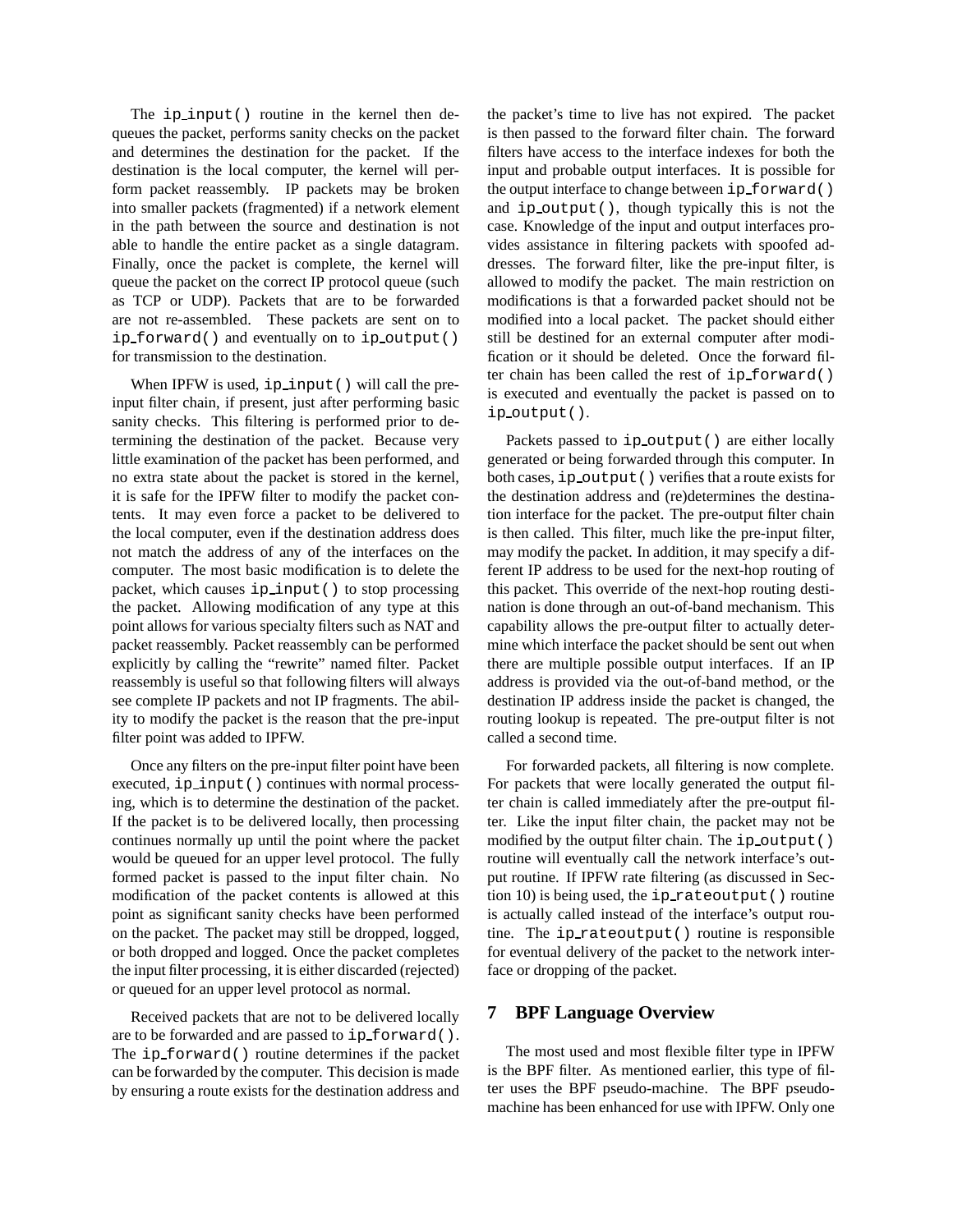totally new BPF instruction was added for IPv4 packet processing. A new memory type was added, as well as the ability to modify the packet being processed. IPv6 enhancements have been added and are discussed at the end of this section.

The new BPF instruction, CCC, enables the calling of a filter on the "call filter chain." While it might seem that the acronym stands for "Call Call Chain," it was actually derived from "Call Circuit Cache." The circuit cache was the reason for the creation of the call chain. The CCC instruction returns the result of the call in the A register.

The new memory type is called ROM and is an additional memory area to the original BPF memory spaces. The original memory spaces included the packet contents as well asthe scratch memory arena. While the first implementation did in fact store read only information, the term ROM is now a misnomer as the ROM locations can be modified by the filter. This space, called "prom" in the source code, is used to pass ancillary information in and out of the BPF filter.

While the  $bpf_{filter}$  () function does not have any innate knowledge of the meaning of these memory locations, IPFW assigns meanings to several locations:

| 0 IPFWM AUX     | An auxiliary return     |
|-----------------|-------------------------|
|                 | value (for errors)      |
| 1 IPFWM SRCIF   | The index of the source |
|                 | interface (if known)    |
| 2 IPFWM DSTIF   | The index of the        |
|                 | destination interface   |
|                 | (if known)              |
| 3 IPFWM SRCRT   | The index of the        |
|                 | interface for return    |
|                 | packets                 |
| 4 IPFWM MFLAGS  | The mbuf flags          |
| 5 IPFWM EXTRA   | Bytes of wrapper that   |
|                 | preceeded this packet   |
| 6 IPFWM POINT   | What filter point was   |
|                 | used                    |
| 7 IPFWM DSTADDR | New address to use for  |
|                 | routing to destination  |

The BPF filter is intelligent about setting these values. As some of these values, such as IPFWM SRCRT, can be expensive to calculate, the filter is examined when passed into the kernel. A bitmap is built of all ROM locations referenced by the program and only those locations are initialized.

In order to support the ROM memory space, the calling convention of the bpf filter() function was changed to pass three additional parameters:

|             | int32_t *prom; /* ptr to ROM memory */      |
|-------------|---------------------------------------------|
|             | int promlen: $/*$ count of valid bytes $*/$ |
|             | $/*$ in the memory space $*/$               |
| int modify; | /* boolean to indicate */                   |
|             | $/*$ whether packet $*/$                    |
|             | $/*$ can be modified $*/$                   |
|             | $/*$ by bpf filter() */                     |

All existing calls to bpf\_filter() were modified to pass NULL, 0, 0 for these three values.

IPFW has been adapted for use with IPv6. This work was implemented with the NRL version of IPv6. More recent releases of BSD/OS use the KAME IPv6 implementation. The changes to support IPFW in the KAME IPv6 stack have not yet been written.

In order to support IPv6, several other new enhancements were made to the BPF pseudo-machine. Triple length instructions were added. A "classic" BPF instruction is normally 64 bits in size: 16 bits of opcode, two 8 bit jump fields, and a 32 bit immediate field. A triple length instruction has 128 bits of additional immediate data (the length of an IPv6 address). A new register, A128, was also added. The load, store, and jump instructions now have 128 bit versions. The scratch memory locations have been expanded to 128 bits, though traditional programs only use the lower 32 bits of each location. An instruction to zero out a scratch memory location (ZMEM) was added. Because BPF was not extended to handle 128 bit arithmetic, a new jump instruction was created that allowed for the comparison of the A register to a network address, subject to a netmask. The netmask must be specified as a CIDR style netmask, specifically a count of the number of significant bits in the netmask.

ROM locations only have 32 bit values and it is in the ROM that a new destination routing address is passed. Currently it is not possible to use the next-hop routing capability with IPv6.

#### **8 IPFW Filtering Language**

Initially BPF filters were written in BPF assembly<sup>3</sup> with the aid of the C pre-processor (cpp). It was thought that many assembly fragments would be written for various needs and that the final filter would include these fragments. It was quickly determined this was not a very user friendly way of programming filters. It yielded opaque filters such as:

```
// IP header length into X
ldx + (0) \& 0xf)// Protocol of packet
```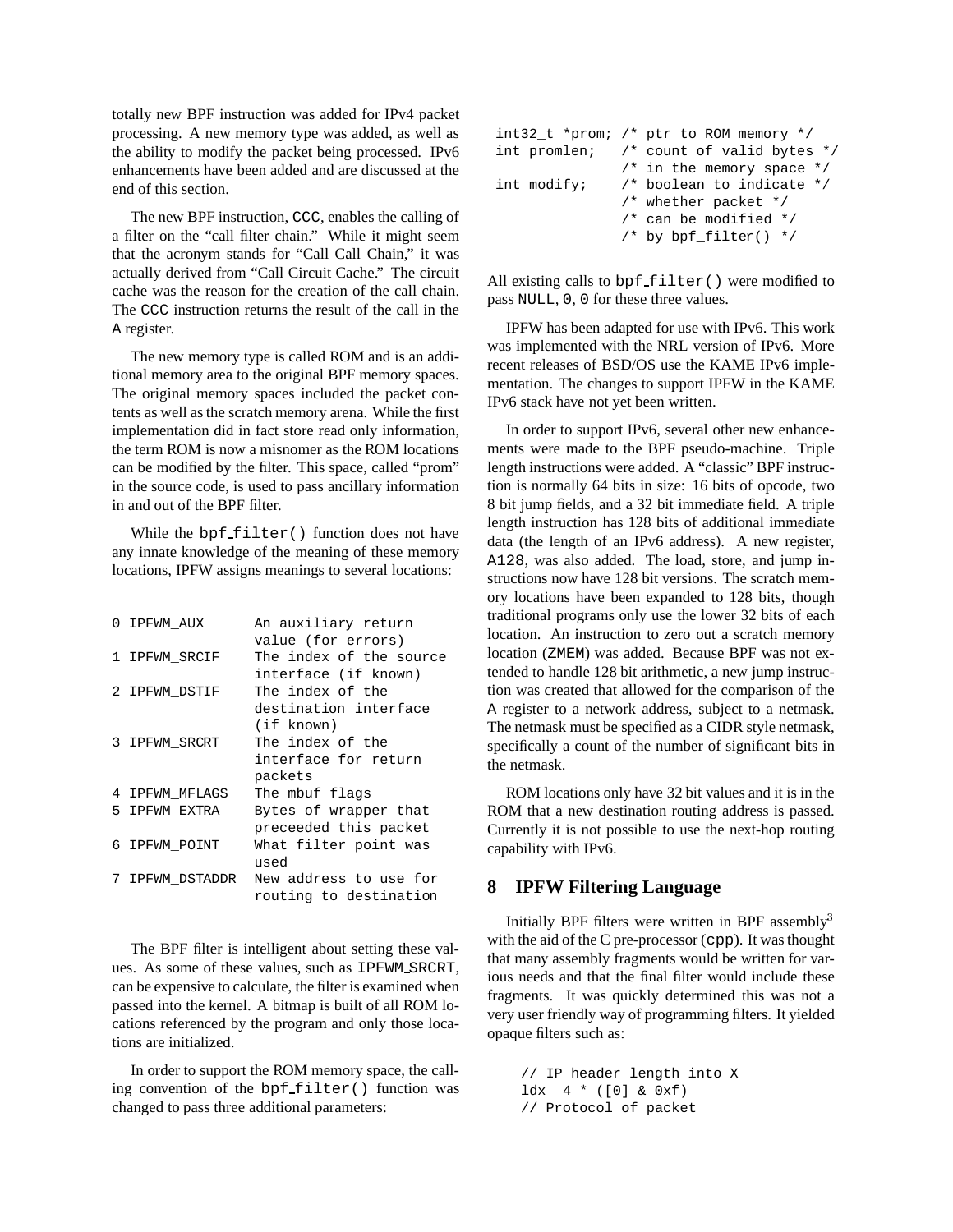```
ld [9 : 1]
    // Is it UDP? Jump to L1 if not
    jeq #17 - L1
    // Move ip length into A
    txa
    // Add 8 bytes to skip UDP header
    add #8
    jmp L3
L1:
    // Is it TCP? Jump to L2 if not
    jeq #6 - L2
    // Load TCP flags into A
    ld [x + 13 : 1]
    // Jump to L11 if SYN bit is set
    jset #2 L11 -
    // If SYN is not set, just accept it
    ret #IPBPF_ACCEPT
L11:
    // Move ip length into A
    txa
    // Add 20 bytes to skip TCP header
    add #20
    jmp L3
L2:
    // Just move ip header length into A
    txa
L3:
    or #(IPBPF_ACCEPT | IPBPF_REPORT)
    // Accept the packet and report it
    ret A
```
A new language was clearly needed. Existing filtering languages were of little help as they were rules based and not programmatic. The ability to use the programable features of BPF was a key design goal of IPFW. Since BPF does not allow reverse jumps, there is no facility for loop constructs. This results in two possible constructs: a sequence of instructions, and if/then/else clauses. The IPFW filtering language was designed with this in mind. The general form of the language is:

```
condition {
    true action
} else {
    false action
}
```
The false action is optional and typically omitted in normal filter programs. Note that "if" is implied. Initially "else" was also implied, however, this reduced readability so it was added back into the language.

In addition to this generic construct, there is a block statement, which is essentially a series of "if" and "else if" statements. There is also a "case" statement which is similar, but not identical, to a C "switch" statement.

Most actions are either another construct or a terminating condition, such as "accept" or "reject."

## **9 End-User's Perspective**

From the end-user's perspective, creating a packet filter involves writing a text file that contains the filter, compiling the filter from the command line, and loading the compiled filter into the kernel from the command line. A user could create the following sample filter in a file called forward:

```
#define SERVER 192.168.1.10
#define MAILHOST 192.168.1.15
switch ipprotocol {
case tcp:
    // TCP packets should never come in
    // as fragments
    ipfrag {
        reject;
    }
    // TCP packets need at least 20 bytes
    iplen (<20) {
        reject;
    }
    // We just accept established
    // connections
    established {
        accept;
    }
    // Allow incoming services to
    // some computers
    switch dstaddr {
        case SERVER:
            dstport(ssh/tcp, telnet/tcp,
                    ftp/tcp, http/tcp) {
                accept;
            }
            break;
        case MAILHOST:
            dstport(smtp/tcp) {
                accept;
            }
            break;
    }
    // All other requests are rejected
    // and logged to the kernel socket
    reject[120];
    break;
case udp:
    // Accept non-first fragments
    ipfrag && !ipfirstfrag {
        // But don't allow fragmented
        // UDP headers
        ipoffset(<8) {
```
reject;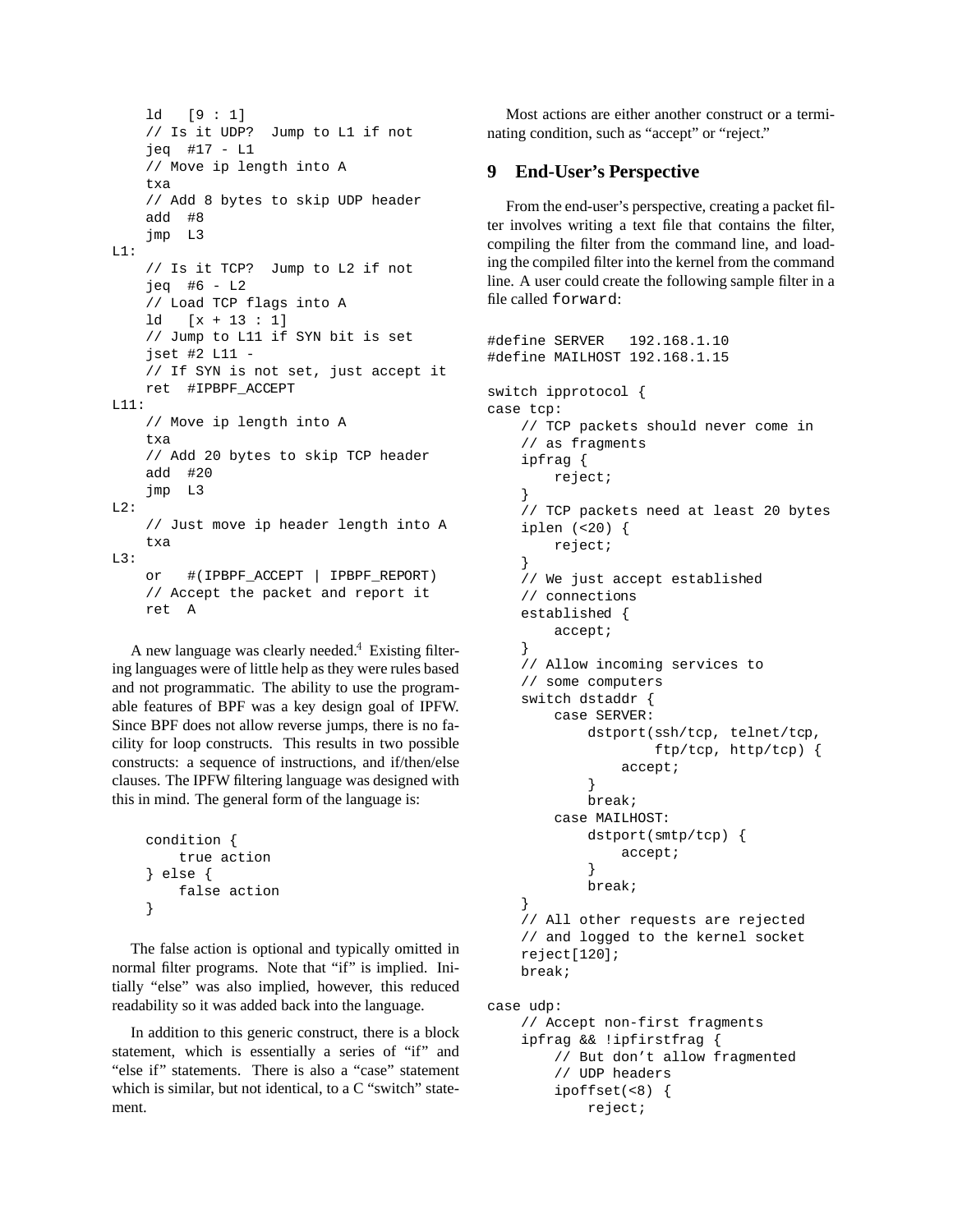```
}
        accept;
    }
    // UDP packets need at least 8 bytes
    iplen(<8) {
        reject;
    }
    // We just accept all UDP packets
    accept;
    break;
case icmp:
    // We just accept all ICMP packets
    accept;
    break;
default:
    // We reject any other protocols
    // and log them to the socket
    reject[120];
}
```
The user could then compile and load the filter on the forward location in the kernel:

```
# ipfwcmp -o /tmp/ipfw.forward forward
# ipfw forward -tag fwd-filt \\
       -push /tmp/ipfw.forward
```
If the user wanted to examine the effectiveness of their filter program, they could:

```
# ipfw forward -stats
forward filter statistics:
   3068169 packets rejected
           3033113 reported
  19496389 packets accepted
                 0 reported
        14 errors while reporting
         0 unknown disposition
```
# **10 IPFW Specialty Filters**

The fact that IPFW is a general filtering framework allows very specialized filters, written in C, to be linked into the kernel. Some examples of this are NAT, IP flow monitoring, and rate filtering. Since IPFW filters have the ability to call other filters, it is possible to use an IPFW filter to do the bulk of the work, but still use a fast C-based hashed lookup scheme on a large pool of addresses.

Rate filtering provides a mechanism that controls how quickly packets are allowed to leave a computer. Different classes of packets can be assigned different rates. Each class of packets is determined by an IPFW classification filter. For example, it is easy to create a class for all outbound http traffic and assign a particular bandwidth limit to it. Additional rate classes could be defined for other protocols and different bandwidth limits applied to each class.

Protocol rate filtering is used in conjunction with a modified circuit-cache to impose a rate limit on individual remote hosts, rather than on a class of packets leaving a computer. For example, a DNS server may limit the number of requests that a particular client can make in a given time period.

The NAT filter provides IP address and port translation services for TCP and UDP traffic. This transparent filtering provides the usual benefits of network address translation.

Flow monitoring gathers data on TCP and UDP traffic between two computers. A TCP flow is a TCP session, while a UDP flow is a series of UDP packets that share the same source and destination address and port. The flow monitoring facility provides data similar to Cisco's NetFlow implementation. This data is useful for network capacity planning as well as high level network protocol analysis.

# **11 Real World Examples**

IPFW has many potential uses for anyone who has IP connectivity. Given the multitude of potential filtering operations available, it is instructive to see how IPFW is used by three sample installations.

### **11.1 Home User**

The first sample installation uses a small set of the IPFW capabilities. This installation has two network connections, one via a dialup modem using PPP, and a second connection via an IDSL modem. The BSD/OS computer running as a router uses the IPFW capabilities to perform three distinct tasks.

The first is the next-hop routing of outgoing traffic to select between the IDSL and PPP outgoing interfaces, based on the source address of the packet. The second is packet filtering of inbound traffic to the servers located behind the filtering computer. The last is to provide NAT services for other client computers behind the filtering computer.

#### **11.2 Shared Corporate Network**

The second sample installation uses a larger set of the IPFW capabilities. This installation has only one upstream connection, but multiple different client networks behind the filtering host. The filtering host is also used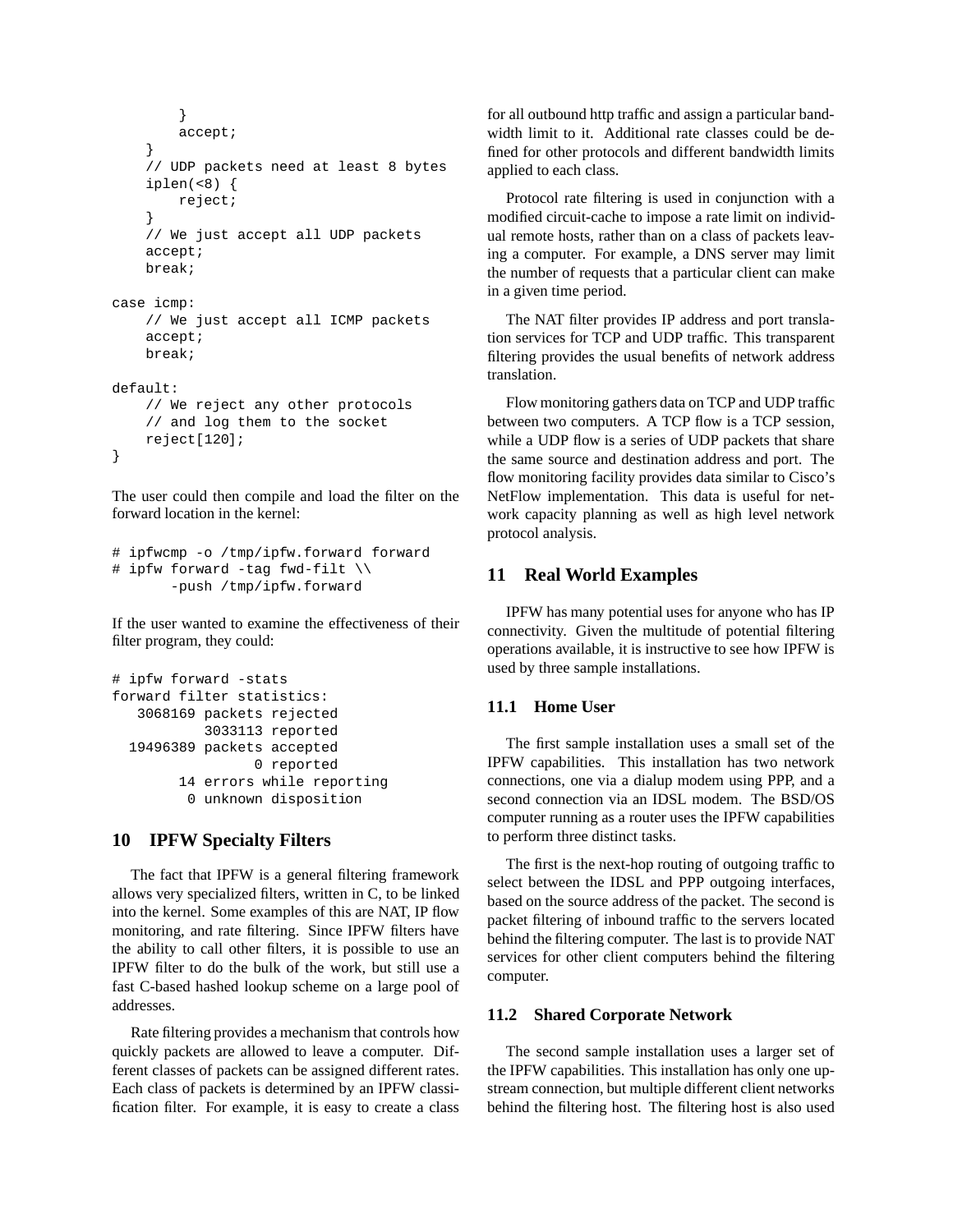as a filtering gateway between the different client networks.

The filtering host has a forward filter that allows inbound access for a select number of protocols, to a rigidly defined list of servers on the different client networks. This filter is rather complicated, as it must treat each of the client networks attached to the filtering computer with a different set of filtering options, specified for each of the clients.

The filtering host has a pre-input filter that terminates outbound http requests on the filtering computer, so that a transparent http cache can operate for all the different client networks behind this host. There is also an input filter in use to prevent external users from connecting to the http cache. The input location filtering is done to prevent any inbound TCP connections from ever being established directly to the cache daemon.

The filtering host also has a set of rate filters, to limit how much bandwidth certain network protocols (for example, nntp) are allowed to use at any given time. The rate filtering capability has proven very useful for simulating low-bandwidth links for testing during debugging of network tools that must transfer large quantities of streaming information over long-haul networks. Some of the server computers behind the filtering host also use rate filters to limit the amount of outbound http traffic that may be sent. This is used to enforce bandwidth limits to which the clients have agreed.

The filtering host also has a set of filters in place to filter connections from the "nimda" worm first noted in autumn 2001. This worm attacks web servers and attempts 14 different accesses, probing for known security holes. While none of the servers at this location are vulnerable to this worm, the attacks still cause a great number of extraneous log entries to be made on each web server. There are so many log entries from the attack probes that the normal log entries are drowned out in the noise of the attack entries.

Three filters are used to combat this worm. The first is the system provided, custom filter called "rewrite," which allows sending RST packets to one end of a TCP connection. The second filter is a custom, hand-coded BPF assembler filter that is installed into the filter pool with the name "src dst swap." This filter swaps the source and destination IP addresses in a packet, as well as the source and destination port addresses. The final filter is an IPFW filter that examines the interior of packets destined for the protected clients' web servers. If the filter detects the "nimda" attack signature after the TCP session has gone through the three-way handshake, the filter calls the "src dst swap" filter and then calls the

"rewrite" filter. The "rewrite" filter sends a TCP RST packet to the internal web server, which will cause it to tear down the just established TCP session. By resetting the TCP connection on only the protected client web server, but not that of the attacking computer, the client web server's kernel resources are immediately freed for reuse. The attacker's kernel resources are intentionally left occupied. By resetting the TCP connection before any data is sent to the web server, no error message is logged by web server. This neatly solves the problem of the extraneous log messages caused by the "nimda" worm. It could be trivially enhanced to deal with other such attacks in the future.

#### **11.3 Corporate Firewall**

The last sample installation of the IPFW system is a special purpose corporate firewall. A very successful firewall has been built around the IPFW system to dynamically protect a group of servers from malicious dialup users. It uses the IPFW kernel socket and a simple filter at the forward location to read all TCP SYN packets coming from a list of CIDR blocks that represent the dialup modem pools. A continually updated database of IP addresses assigned to legitimate dialup users is queried to determine if the SYN packet should be allowed. If the packet is permitted, a copy of the packet is sent out a different interface, to the servers to allow establishment of the client's TCP session. Other non-TCP packet filtering is also done on these firewalls using regular packet matching and filtering.

## **12 Future Enhancements to IPFW**

There are always ample possibilities for expanding useful software systems, and IPFW is no exception. Under consideration are structural additions as well as changes to make IPFW more accessible to a larger number of people.

Allow loadable kernel modules to implement "Custom Coded Filters." This would allow for the speed of a native implementation of a complex filter, while preserving the ability to reconfigure the filtering system on the fly.

Implement an in-kernel filter compiler that takes BPF programs as input and generates a native (noninterpreted) version of the downloaded BPF filter for execution.

On-demand logging would make it easier to debug filters. This would also allow the assessment of the cost and benefits of making certain system changes.

IPFW support needs to be added back into the KAME IPv6 protocol stack. The IPv6 support needs to be com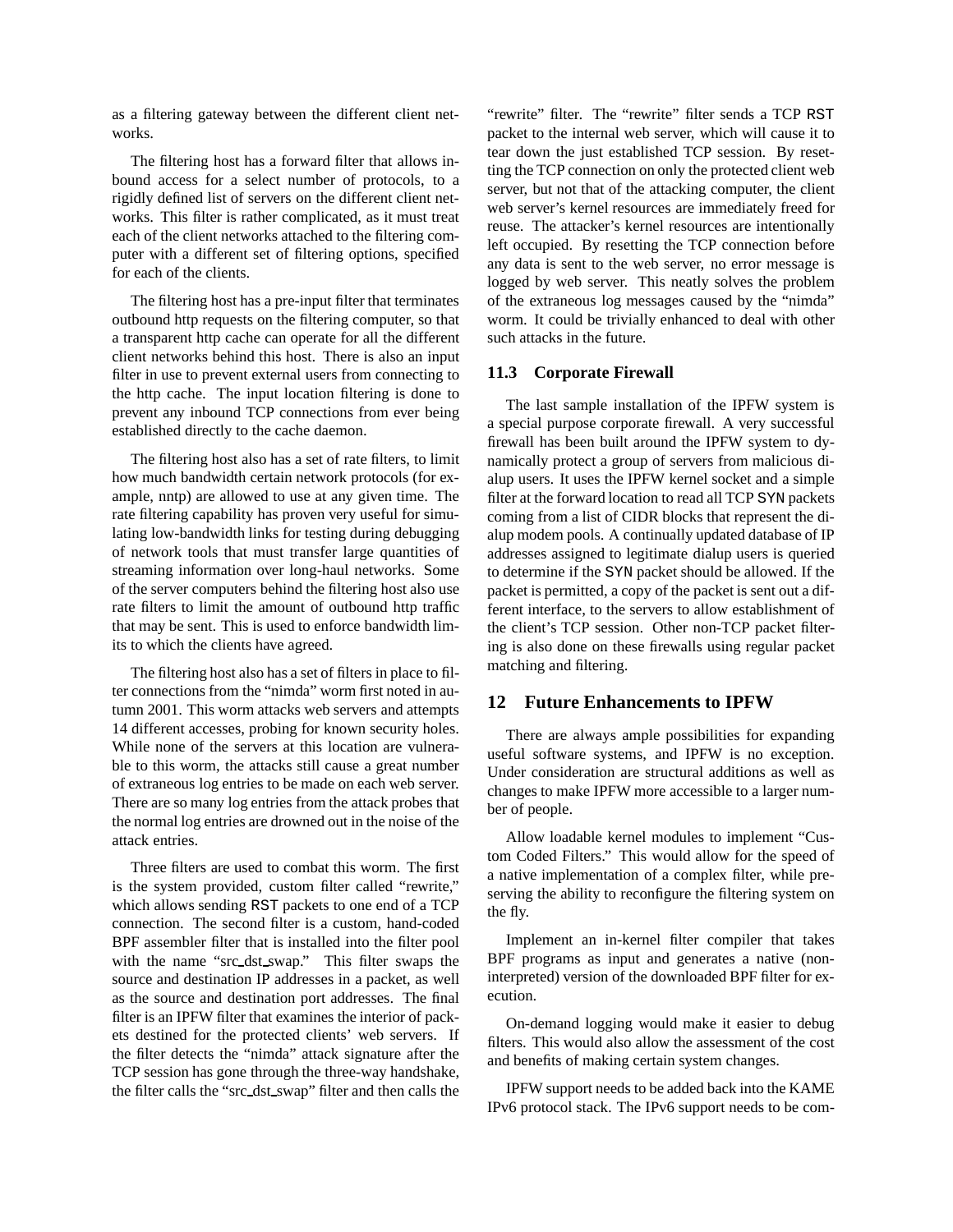pleted, so that next-hop routing can be used with IPv6 addresses.

Expansion of the protocol throttling support. This would allow limiting the number of responses for a particular protocol and provide another method for preventing denial of service attacks.

While the programmable nature of IPFW makes it extremely flexible, programming is not a strength of all system administrators. This lack of programming experience means that some filters are inefficient and others do not take full advantage of IPFW features. A graphical user interface could address these issues.

# **13 Conclusions**

The IPFW framework has proven to be extremely flexible. It has been used for purposes never dreamed of in the original design. This is often the hallmark of a good basic design.

IPFW has a complete framework for packet filtering services. It has been extended several times since the original implementation but has never needed to be completely redesigned.

IPFW is very reliable. It has been deployed in applications that have passed terabytes of information between reboots. Machines executing IPFW filters have uptimes in excess of one year, even after multiple filter changes and updates during that time period.

Appropriate documentation is crucial to wide acceptance of a new technology. While the IPFW system has been available for several years and has many powerful and useful features, its acceptance has been slow because of incomplete and opaque documentation.

### **14 Availability**

Additional documentation, as well as some of the filters described in this paper, is available at http://www.pix.net/software/ipfw/.

# **15 Acknowledgments**

The contributions of several people are hereby acknowledged in their efforts to make this a better paper. Jack Flory and Mike Karels for numerous conversations about packet filtering prior to the first line of the IPFW code being written. Bill Cheswick for prompting the need for the circuit cache, which led to the ability to chain filters and the ability to call other filters from a filter. Dave MacKenzie, Josh Osborne, and Chris Ross, for reading draft copies and making useful suggestions.

Donn Seely, for guiding this paper through the submission and review process. The staff at the USENIX Association, for they make this conference possible.

# **Notes**

 ${}^{1}$ Even though FreeBSD's ipfirewall is often referred to as ipfw it is unrelated to the BSD/OS IPFW system, except in name.

 $2$ In order to change the filter, one would have to recompile the kernel and reboot the computer with the new kernel.

<sup>3</sup>When work on coding IPFW started, the author searched for the BPF assembler that was described in the original BPF paper. After learning that no actual assembler was ever written, a standalone BPF assembler was written for IPFW.

<sup>4</sup>A language similar to the IPFW filtering language was independently developed for the Ascend GRF router. While the GRF used BSD/OS as the basis of its embedded operating system, the GRF filtering system was independently developed.

### **References**

- [BPF] McCanne, Steve, and Van Jacobson, *"The BSD Packet Filter: A New Architecture for User-level Packet Capture,"* Proceedings of Winter 1993 USENIX Annual Technical Conference. (January, 1993).
- [CSPF] Mogul, J.C., and R.F. Rashid, and M.J. Accetta. *"The packet filter: An efficient mechanism for user-level network code."* 11th ACM Symposium on Operating System Principles, November, 1987.
- [FreeBSD] The FreeBSD Project. *ipfirewall(4); FreeBSD 4.4-stable Manual Page.* http://www.freebsd.org, June, 1997.
- [fwtk] Trusted Information Systems, Inc. *TIS Internet Firewall Toolkit* ftp://ftp.tislabs.com/pub/firewalls/toolkit/, March, 1997.
- [ipchains] Russell, Rusty. http://netfilter.samba.org/ipchains/, October, 2000.
- [ipfilter] Reed, Darren. http:///www.ipfilter.org/, November, 2001.
- [ipfilterhowto] Conoboy, Brendan and Erik Fichtner. *IP Filter Based Firewalls HOWTO*